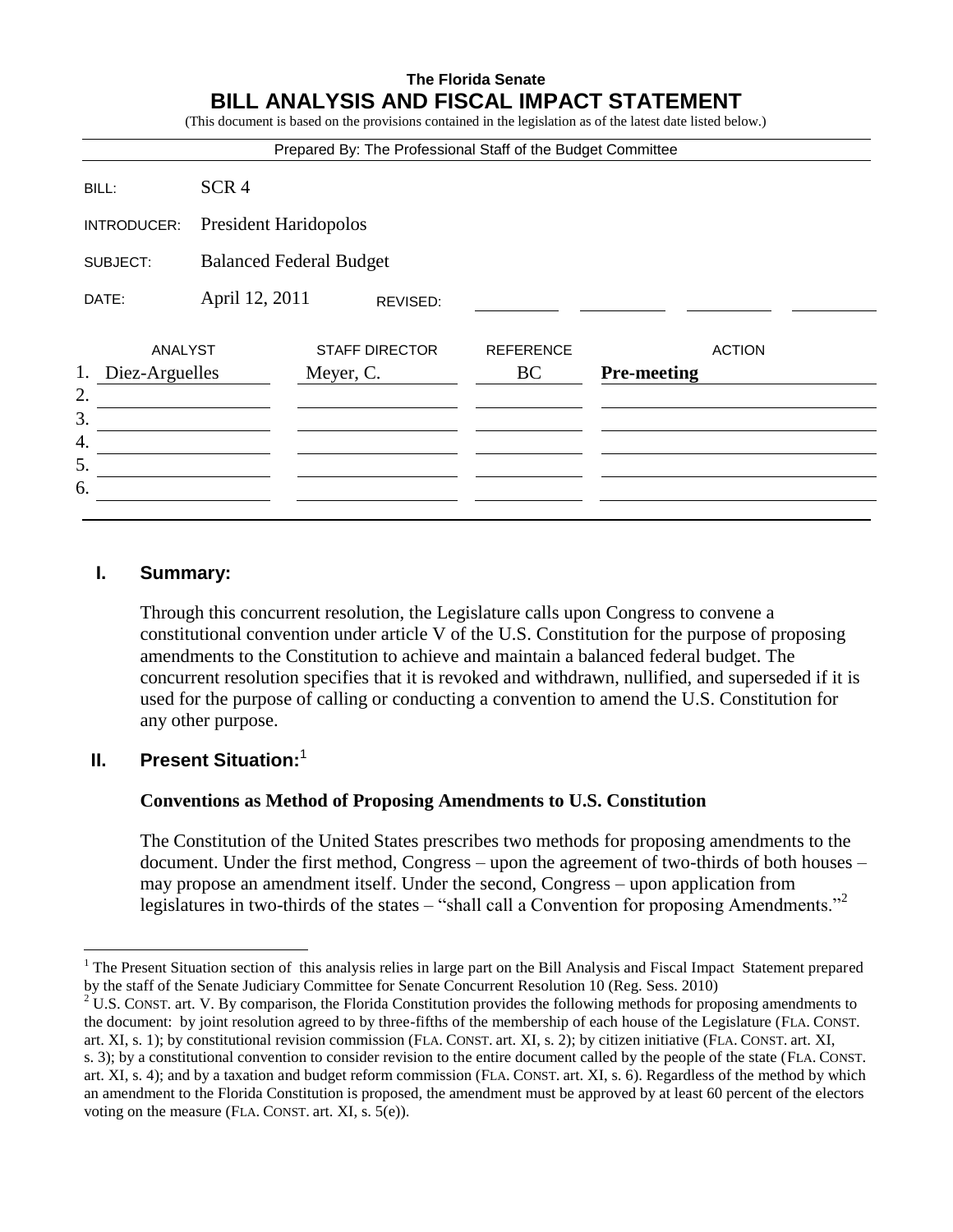Under either method, Congress is authorized to specify whether the amendment must be ratified by the legislatures of three-fourths of the states or by conventions in three-fourths of the states.<sup>3</sup>

Legal scholarship notes that the convention method for proposing amendments to the U.S. Constitution emerged as a compromise among "Founding Fathers" who disagreed on the respective roles of Congress and the states in proposing amendments to the document. Although some participants in the Philadelphia Convention of 1787 argued that Congress' concurrence should not be required to amend the Constitution, others argued that Congress should have the power to propose amendments, and the states' role should be restricted to ratification.<sup>4</sup> The language ultimately agreed upon, and which became article V of the U.S. Constitution, states:

*The Congress, whenever two thirds of both Houses shall deem it necessary, shall propose Amendments to this Constitution, or, on the Application of the Legislatures of two thirds of the several States, shall call a Convention for proposing Amendments, which, in either Case, shall be valid to all Intents and Purposes, as Part of this Constitution, when ratified by the Legislatures of three fourths of the several States, or by Conventions in three fourths thereof, as the one or the other Mode of Ratification may be proposed by the Congress; Provided that no Amendment which may be made prior to the Year One thousand eight hundred and eight shall in any Manner affect the first and fourth Clauses in the Ninth Section of the first Article; and that no State, without its Consent, shall be deprived of its equal Suffrage in the Senate.*

Despite the fact that over time states have made at least 400 convention applications to Congress on a variety of topics,<sup>5</sup> the constitutional convention method of proposing amendments has never been fully employed and, as authors have noted, occupies some unknown legal territory. Some of the legal questions surrounding the method relate to whether Congress has discretion to call a convention once 34 states make application; whether the scope of a convention may be limited to certain subject matters and by whom; and how applications from the states are to be tallied – "separately by subject matter or cumulatively, regardless of their subject matter."<sup>6</sup>

Over time, some states have rescinded applications, in part amid concerns that the scope of a constitutional convention could extend to subjects beyond the subject proposed in a given state's application. For example, in 2003 the Arizona Legislature adopted a concurrent resolution that "repeals, rescinds, cancels, renders null and void and supersedes any and all existing applications to the Congress … for a constitutional convention … for any purpose, whether limited or general."<sup>7</sup> Article V of the U.S. Constitution is silent on the legal effect of a state's decision to rescind a previously submitted application.

 $\overline{a}$ 

<sup>&</sup>lt;sup>3</sup> U.S. CONST. art. V.

<sup>4</sup> James Kenneth Rogers, *The Other Way to Amend the Constitution: The Article V Constitutional Convention Amendment Process*, 30 HARV. J.L. & PUB. POL'Y 1005, 1006-07 (2007).

 $<sup>5</sup>$  *Id*. at 1005. The author cites this figure as of 1993.</sup>

<sup>6</sup> *Id.*

<sup>&</sup>lt;sup>7</sup> Senate Concurrent Resolution 1022, State of Arizona, Senate, Forty-sixth Legislature (First Reg. Sess. 2003) (copy on file with the Florida Senate Committee on Judiciary). The concurrent resolution notes that "certain persons or states have called for a constitutional convention on issues that may be directly in opposition to the will of the people of this state." *Id*.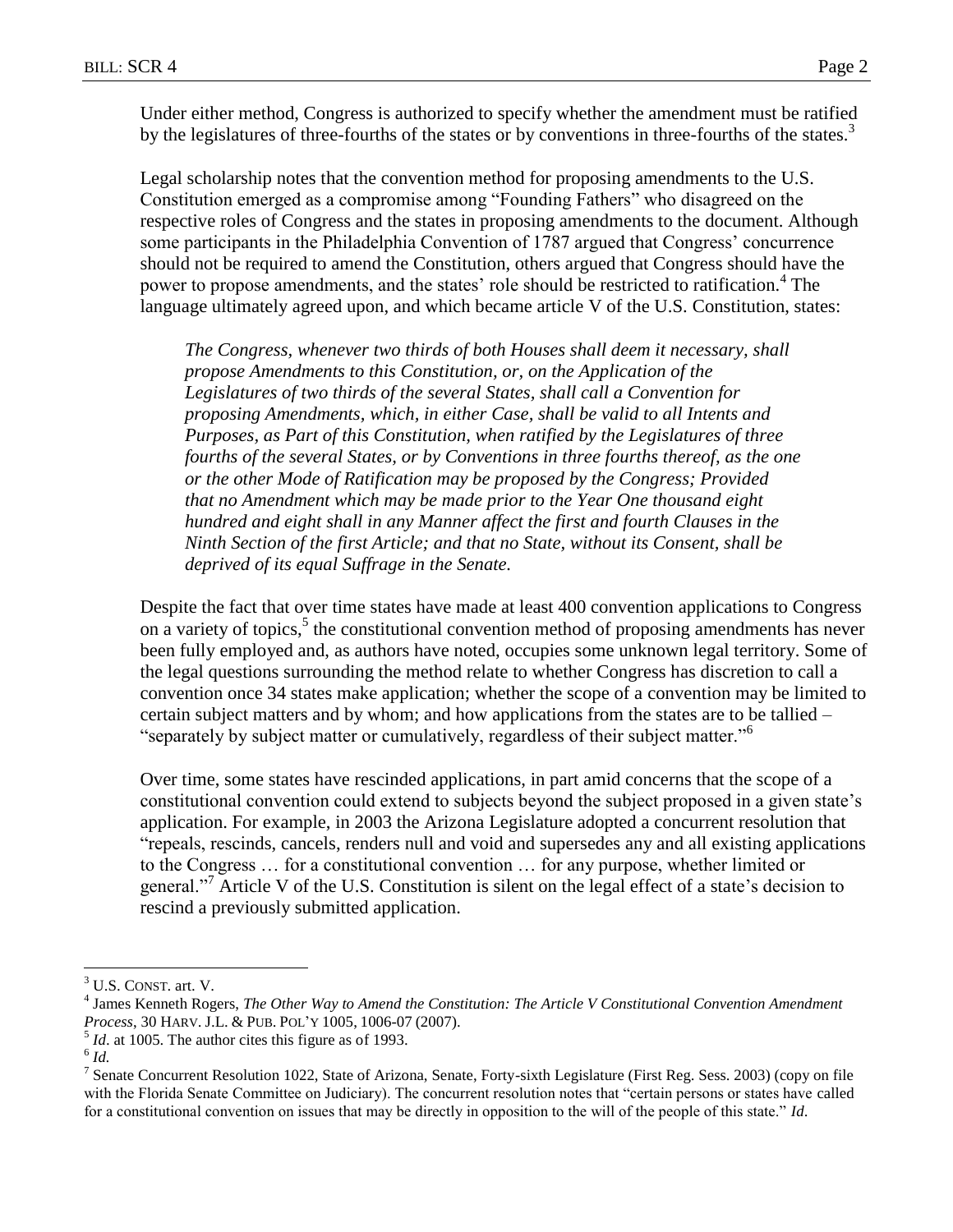### **Calls for a Constitutional Convention on a Balanced Federal Budget**

One of the country's most significant movements toward activation of the constitutional convention method of proposing an amendment to the U.S. Constitution occurred starting in the mid-1970s, when eventually 32 states adopted measures, of varying forms, urging Congress to convene a constitutional convention to address federal budget deficits.<sup>8</sup> Depending upon the manner of tallying applications, that count was two short of the 34 state applications necessary under article V of the U.S. Constitution.

## *Florida's 1976 Convention Application*

Florida participated in that movement, when in 1976 the Legislature adopted Senate Memorial 234. Through that memorial, the Legislature made "application to the Congress of the United States … to call a convention for the sole purpose of proposing an amendment to the Constitution of the United States to require a balanced federal budget and to make certain exceptions with respect thereto."<sup>9</sup>

That same year, the Legislature adopted House Memorial 2801, through which the Legislature also made application to Congress for a convention to consider an amendment to the U.S. Constitution requiring a balanced federal budget. Unlike Senate Memorial 234, House Memorial 2801 prescribed the precise language of the proposed constitutional amendment. Among other provisions, the proposed amendment stated:

*[T]he Congress shall make no appropriation for any fiscal year if the resulting total of appropriations for such fiscal year would exceed the total revenues of the United States for such fiscal year. … There shall be no increase in the national debt, and the existing debt, as it exists on the date which this amendment is*  ratified, shall be repaid during the one hundred-year period following the date of *such ratification.*

The proposed constitutional language also authorized Congress to suspend the requirement for a balanced budget in times of national emergency, as identified by a concurrent resolution of threefourths of the membership of the U.S. Senate and the U.S. House of Representatives.

House Memorial 2801 further specified that "the purview of any convention called by the Congress pursuant to this resolution [shall] be strictly limited to the consideration" of a balancedbudget amendment. In addition, the Legislature resolved that the 1976 application for a constitutional convention "constitutes a continuing application … until such time as two-thirds of the Legislatures of the several states have made similar application, and the convention herein applied for is convened."<sup>10</sup>

 $\overline{a}$ <sup>8</sup> E. Donald Elliott, *Constitutional Conventions and the Deficit*, 1985 DUKE L.J. 1077, 1078 (1985).

<sup>&</sup>lt;sup>9</sup> Senate Memorial 234 (Reg. Sess. 1976).

 $^{10}$  House Memorial 2801 (Reg. Sess. 1976).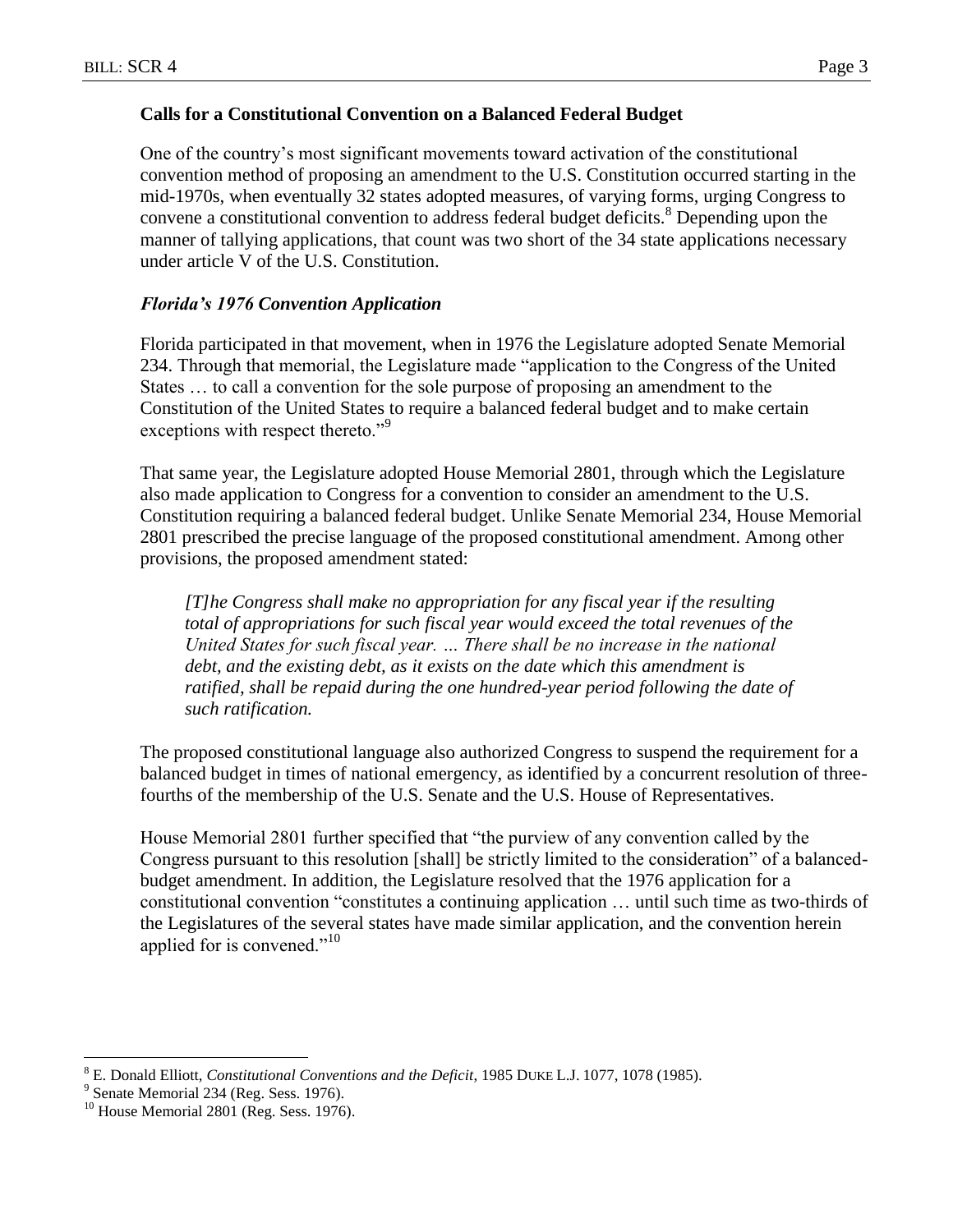## *Florida's 1988 Request to Congress*

In 1988, the Legislature adopted a measure urging congressional action related to the federal budget deficit. Adopted by both chambers, Senate Memorial 302, rather than making application for a constitutional convention, urged Congress to use its own power to propose an amendment to the U.S. Constitution requiring the federal budget to be in balance except under specified emergencies.

The memorial specified that it superseded "all previous memorials applying to the Congress of the United States to call a convention to propose an amendment to the Constitution of the United States to require a balanced federal budget," including the two memorials passed in 1976. The 1988 memorial further specified that the previous memorials were "revoked and withdrawn."<sup>11</sup>

# *Florida's 2010 Application to Congress*

In 2010, the Legislature again adopted a measure making application to Congress for a constitutional convention. Senate Concurrent Resolution 10 asked Congress to call a convention for the sole purpose of proposing amendments to the Constitution of the United States "to achieve and maintain a balance budget," and "to control the ability of the Congress and the various federal executive agencies to require states to expend funds." Like previous requests to Congress, the concurrent resolution stated that it superseded all previous memorials applying to Congress to call a constitutional convention.<sup>12</sup>

## **State Balanced-Budget Requirements**

Although it noted that there is not agreement on what is meant by a "balanced budget," the National Conference of State Legislatures reported in 2004 that 49 states "have at least a limited statutory or constitutional requirement of a balanced budget."<sup>13</sup> Florida's requirement is prescribed in article VII, section 1 of the Florida Constitution. The constitution requires that "[p]rovision shall be made by law for raising sufficient revenue to defray the expenses of the state for each fiscal period."<sup>14</sup> Among other elements, the implementing statute, s. 216.221, F.S., provides that all appropriations shall be maximum appropriations, based on the collection of sufficient revenue. In addition, "[i]t is the duty of the Governor, as chief budget officer, to ensure that revenues collected will be sufficient to meet the appropriations and that no deficit occurs in any state fund."<sup>15</sup>

Section 215.98, F.S., provides that the "Legislature shall not authorize the issuance of additional state tax-supported debt if such authorization would cause the designated benchmark debt ratio

 $\overline{a}$ 

 $11$  Senate Memorial 302 (Reg. Sess. 1988).

<sup>&</sup>lt;sup>12</sup> Senate Concurrent Resolution 10 (Reg. Sess. 2010).

<sup>&</sup>lt;sup>13</sup> Nat'l Conference of State Legislatures, *State Balanced Budget Requirements: Provisions and Practice* (updated 2004), <http://www.ncsl.org/IssuesResearch/BudgetTax/StateBalancedBudgetRequirementsProvisionsand/tabid/12651/Default.aspx> (last visited Mar. 7, 2010).

 $^{14}$  FLA. CONST. art VII, s. 1(d).

 $15$  Section 216.221(1), F.S.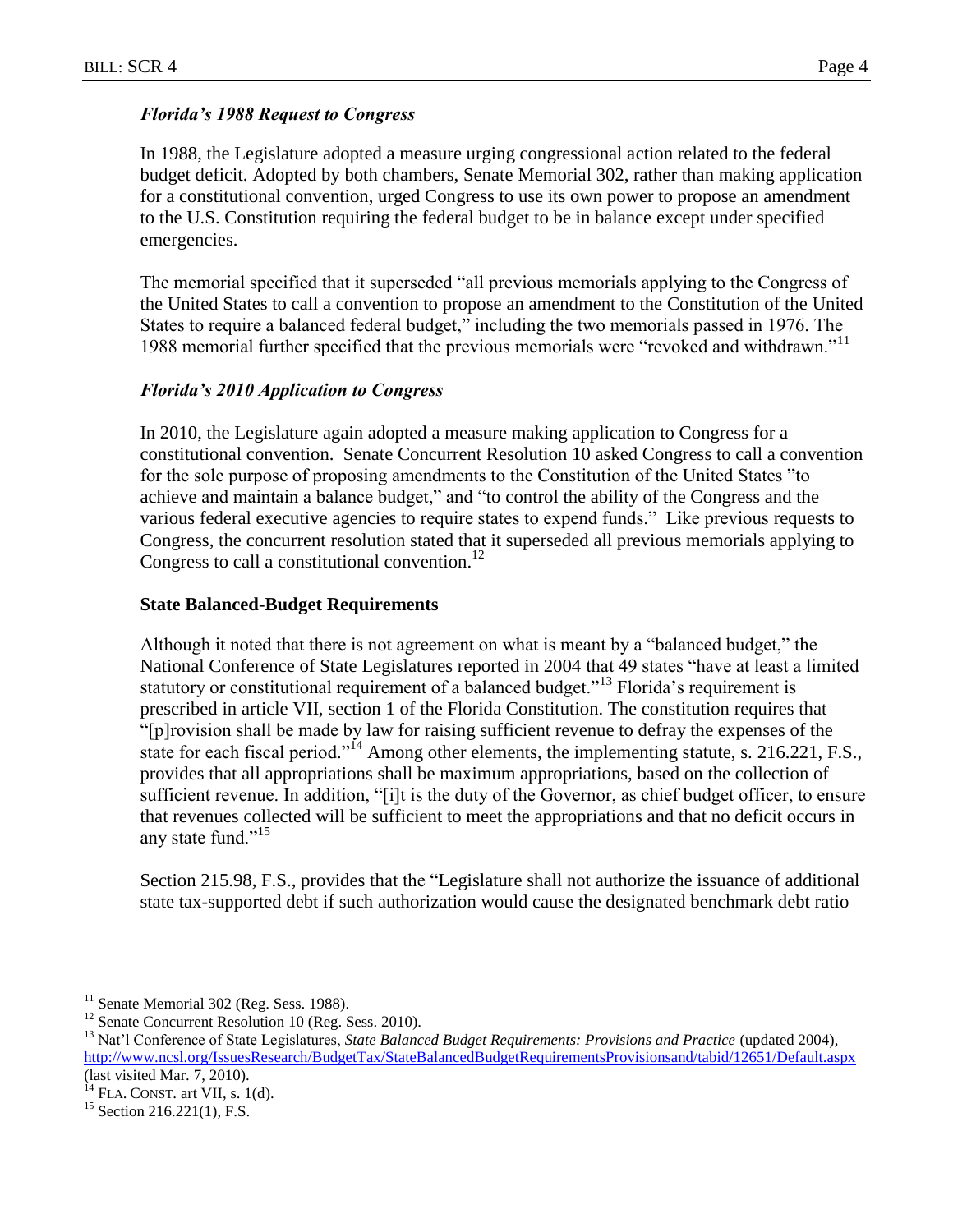of debt service to revenues available to pay debt service to exceed 7 percent unless" it finds that the additional debt is necessary to address a critical state emergency.<sup>16</sup>

### **Federal Budget Deficit and National Debt**

The Congressional Budget Office (CBO) estimates that the federal budget deficit will be approximately \$1.5 trillion for fiscal year 2011, assuming current law and policies remain unchanged. $^{17}$  According to the CBO:

*The resulting federal budget deficit of nearly \$1.5 trillion projected for this year will equal 9.8 percent of GDP, a share that is nearly 1 percentage point higher than the shortfall recorded last year and almost equal to the deficit posted in 2009, which at 10.0 percent of GDP was the highest in nearly 65 years.* 18

The CBO projects deficits ranging from \$600 to \$800 billion per year over the 2012-2021 period.<sup>19</sup>

In turn, the deficits will cause federal debt held by the public to increase significantly. As of April 12, 2011, the federal government's Total Public Debt Outstanding is estimated to be \$14.3 trillion. Of this amount, \$9.7 trillion is debt held by the public and \$4.6 trillion is debt held by government trust funds.<sup>20</sup> For comparison purposes, on April 12, 2001, ten years ago, Total Public Debt Outstanding was estimated to be  $$5.8$  trillion.<sup>21</sup> Finally, during a recent 8-month period, from May 1, 2010 to December 31, 2010, Total Public Debt Outstanding grew by more than \$1 trillion.<sup>22</sup>

## **III. Effect of Proposed Changes:**

Through this concurrent resolution, the Legislature makes application to the Congress of the United States to call a convention under article V of the U.S. Constitution for the sole purpose of proposing an amendment to the Constitution to achieve and maintain a balanced budget.

The concurrent resolution does not contain specific constitutional language; however, it proposes achieving and maintaining a balanced federal budget by, among other things:

(1) Requiring that total outlays not exceed total receipts for any fiscal year;

 $\overline{a}$ 

<sup>20</sup> TreasuryDirect, *The Debt to the Penny and Who Holds It*,<http://www.treasurydirect.gov/NP/BPDLogin?application=np> (last visited April 14, 2011). TreasuryDirect is a financial services website through which a person may purchase and redeem securities directly from the U.S. Department of the Treasury in paperless electronic form. TreasuryDirect is a service of the U.S. Department of the Treasury Bureau of the Public Debt. See TreasuryDirect, *About TreasuryDirect*,

<http://www.treasurydirect.gov/about.htm> (last visited April 14, 2011).

 $^{22}$  *Id.* 

 $16$  Section 215.98(1), F.S.

<sup>17</sup> Congressional Budget Office, Congress of the United States, *The Budget and Economic Outlook: Fiscal Years 2011 to 2021, Summary* (Jan. 2011),<http://www.cbo.gov/ftpdocs/120xx/doc12039/SummaryforWeb.pdf> <sup>18</sup> *Id.*

 $\overline{\phantom{a}^{19}}\,\overline{\phantom{a}}^{14}$ 

 $^{21}$  *Id.*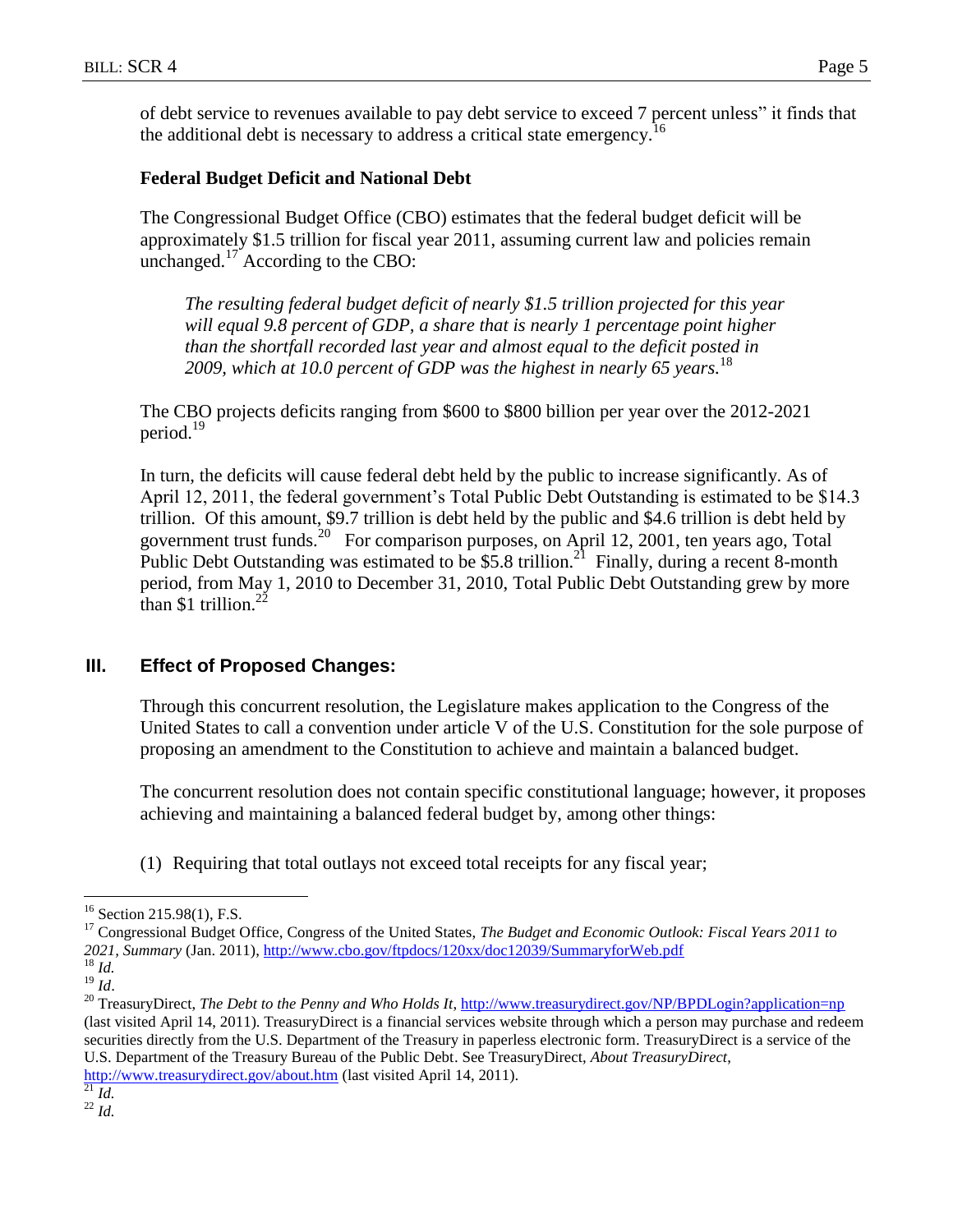- (2) Requiring the setting of a fiscal year total outlay limit;
- (3) Prohibiting increases in taxes or other revenue sources;
- (4) Providing that, for reasons other than war or military conflict, the limits of this amendment may be waived by law for any fiscal year if approved by at least two-thirds of both houses of Congress;
- (5) Allowing for provisions of the amendment to take effect within specified time periods;
- (6) Providing for the waiver of the provisions of the amendment for any fiscal year in which a declaration of war is in effect or the United States is engaged in military conflict that causes an imminent and serious military threat to national security; and
- (7) Allowing for congressional enforcement.

The concurrent resolution specifies that it supersedes all previous memorials and concurrent resolutions applying to Congress for a constitutional convention for the purpose of proposing a balanced budget amendment to the U.S. Constitution, including the memorials and concurrent resolutions adopted in 1976, 1988, and 2010. The concurrent resolution provides that the previous memorials and resolutions are "revoked and withdrawn, nullified, and superseded to the same effect as if they had never been passed."

In addition, the concurrent resolution specifies that it is similarly revoked and withdrawn, nullified, and superseded if it is used for the purpose of calling or conducting a convention to amend the U.S. Constitution for any purpose other than requiring a balanced federal budget. Under the Senate rules, a concurrent resolution must be read twice, passed by both houses of the Legislature, and signed by the presiding officers.<sup>23</sup>

#### **Other Potential Implications**:

Unlike Florida, which has a constitutional requirement for raising sufficient revenue to defray the expenses of the state in each fiscal year, the U.S. Constitution does not contain a requirement for a balanced federal budget. Amending the U.S. Constitution to require a balanced federal budget would represent a fundamental change in federal fiscal policy and practice and would undoubtedly affect decisions ranging from the nature and quantity of government expenditures to the sources and level of revenue generation. The potential implications for government at all levels and for private citizens and businesses are difficult to quantify but likely to be significant.

### **IV. Constitutional Issues:**

A. Municipality/County Mandates Restrictions:

None.

 $\overline{a}$ 

<sup>23</sup> The Florida Senate, *Manual for Drafting Legislation*, 129 (6th ed. 2009); *see also* Rule 4.13, *Rules and Manual of the Senate of the State of Florida, Senator Mike Haridopolos, President, 2010-2012.*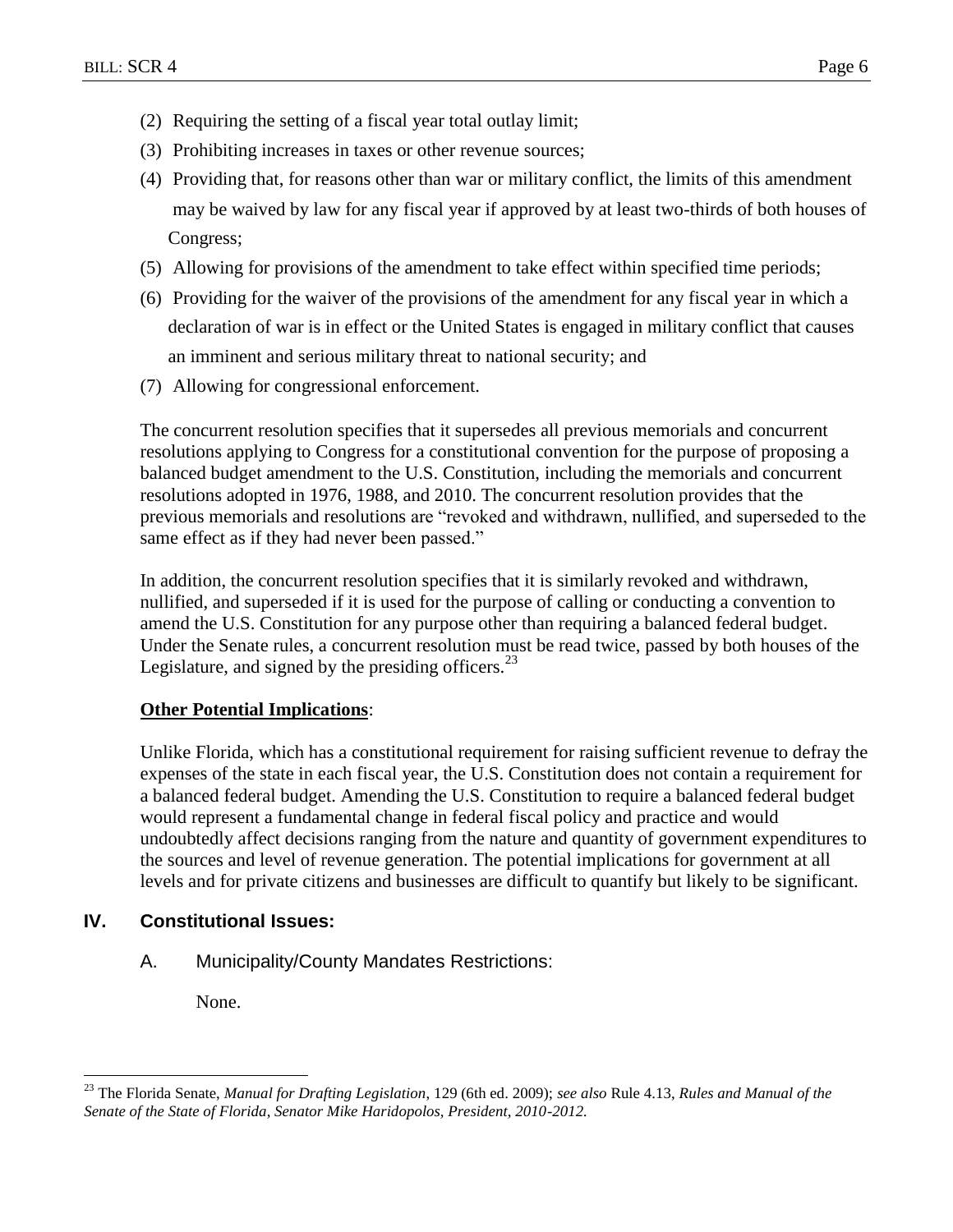B. Public Records/Open Meetings Issues:

None.

C. Trust Funds Restrictions:

None.

D. Other Constitutional Issues:

This concurrent resolution makes an application to Congress under article V of the U.S. Constitution for a convention to propose amendments to the Constitution requiring a balanced federal budget. See the "Present Situation" section of this bill analysis for a discussion of the convention as a method of proposing amendments to the Constitution.

### **V. Fiscal Impact Statement:**

A. Tax/Fee Issues:

None.

B. Private Sector Impact:

The concurrent resolution itself does not directly affect the private sector fiscally. However, to the extent applications from the states to Congress for a constitutional convention ultimately result in amendments to the U.S. Constitution requiring a balanced federal budget, the private sector may be affected by budgetary and economic changes stemming from the constitutional changes.

C. Government Sector Impact:

The concurrent resolution itself does not directly affect state government or local governments fiscally. However, to the extent applications from the states to Congress for a constitutional convention ultimately result in amendments to the U.S. Constitution requiring a balanced federal budget, the government sector may be affected by budgetary and economic changes stemming from the constitutional changes.

#### **VI. Technical Deficiencies:**

None.

### **VII. Related Issues:**

Senate Concurrent Resolution 1558 has also been filed during the 2011 Regular Session. That resolution makes application to Congress for a convention to propose the following amendment to the U.S. Constitution:

*Any provision of law or regulation of the United States may be repealed by the several states, and such repeal shall be effective when the*